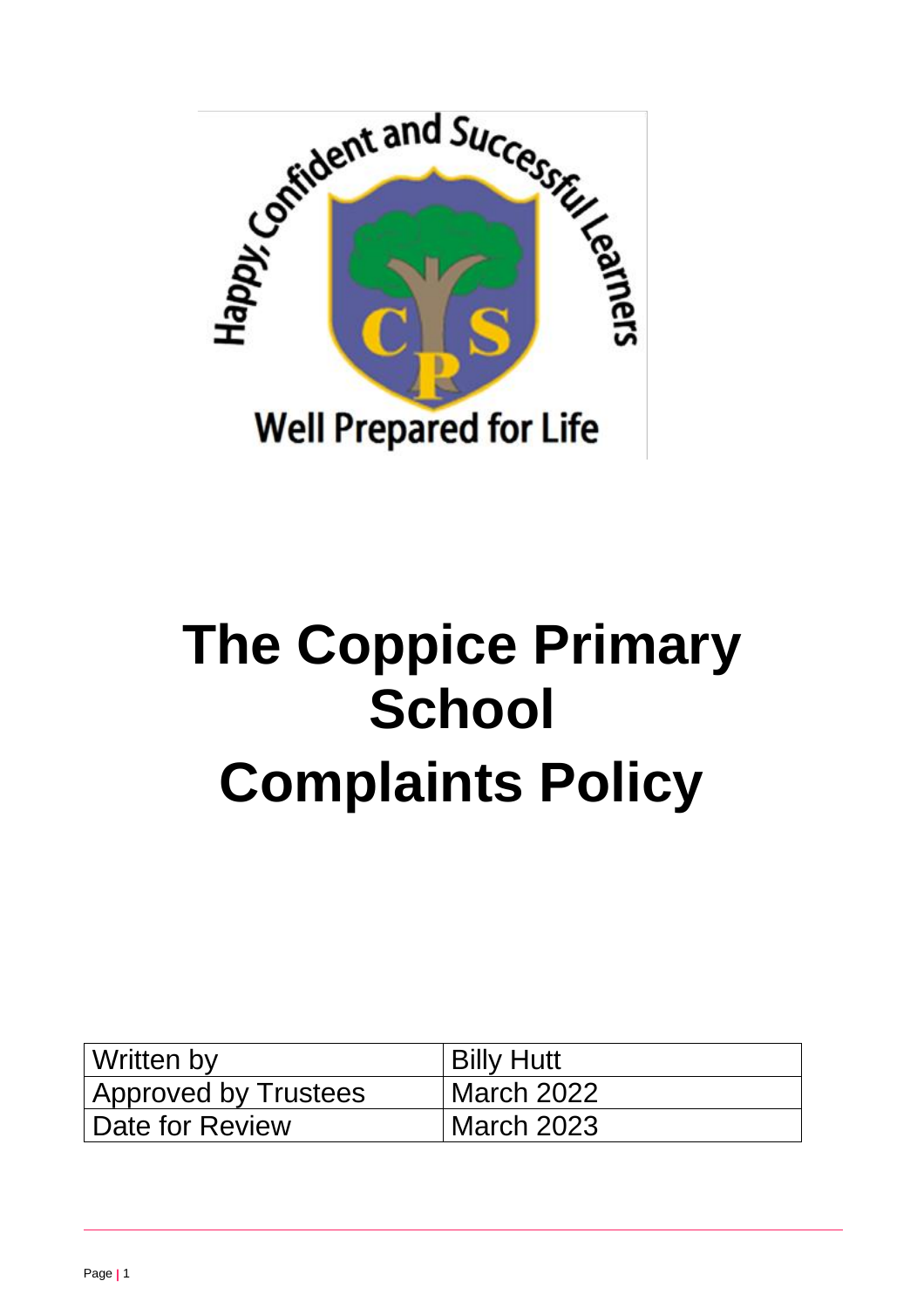# <span id="page-1-0"></span>**Contents:**

| 1. Aims                                                                     | 3              |
|-----------------------------------------------------------------------------|----------------|
| 2. Legislation and guidance                                                 | $\overline{4}$ |
| 3. Definitions and scope                                                    | $\overline{4}$ |
| 4. Roles and responsibilities                                               | 5              |
| 5. Principles for investigation                                             | 5              |
| 6. Stages of complaint (not complaints against the Headteacher or Trustees) | 6              |
| 7. Complaints against the Headteacher, a Trustee or the Board of Trustees   | 10             |
| 8. Referring complaints on completion of the school's procedure             |                |
| 9. Persistent complaints                                                    | 11             |
| 10. Record keeping                                                          | 13             |
| 11. Learning lessons                                                        | 13             |
| 12. Monitoring arrangements                                                 | 13             |
| 13. Links with other policies                                               | 14             |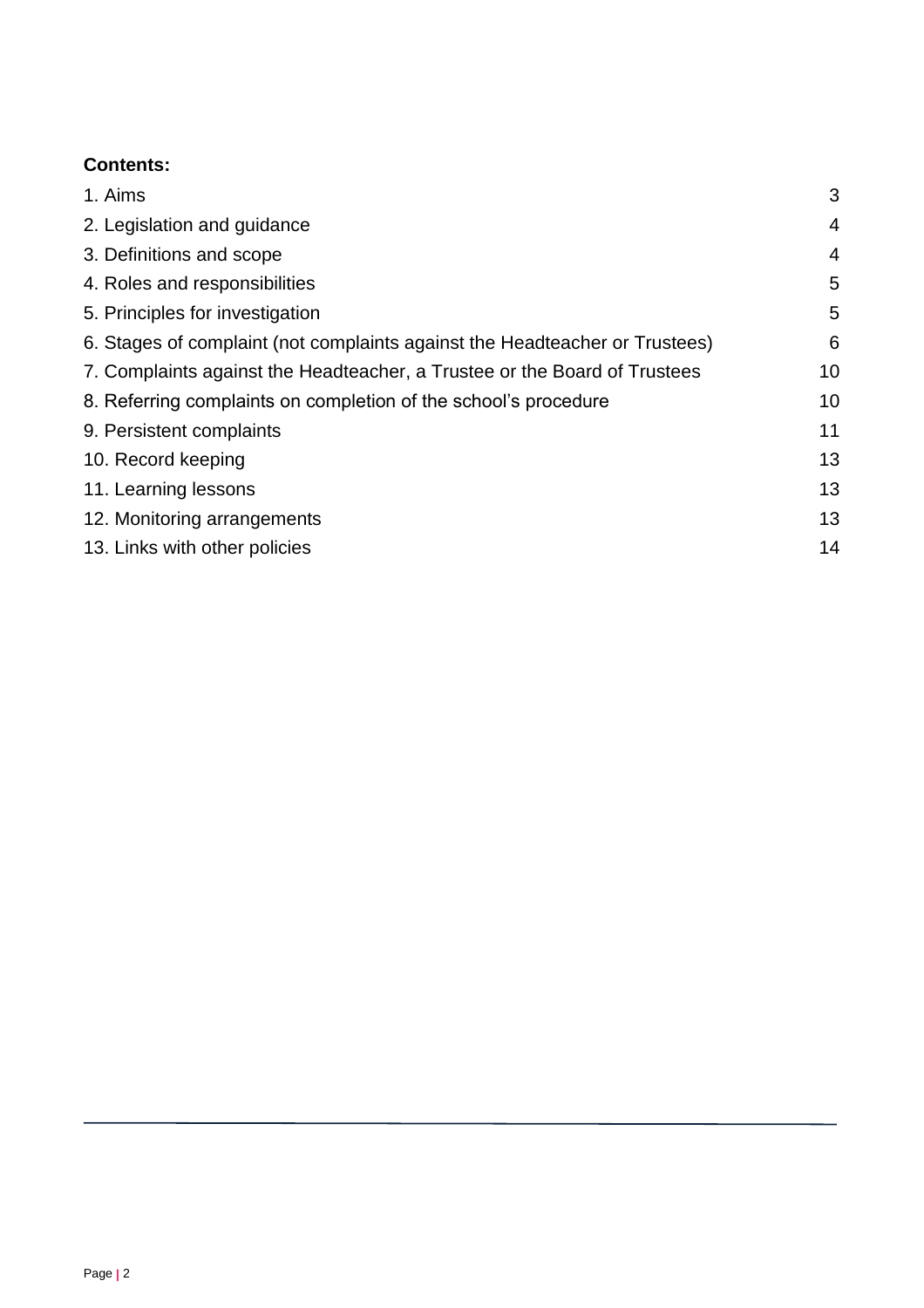# **1. Aims**

Our school aims to meet its statutory obligations when responding to complaints from parents of pupils at the school.

When responding to complaints, we aim to:

Be impartial and non-adversarial

Facilitate a full and fair investigation by an independent person or panel, where necessary

- Address all the points at issue and provide an effective and prompt response
- Respect complainants' desire for confidentiality
- Treat complainants with respect and courtesy

Make sure that any decisions we make are lawful, rational, reasonable, fair and proportionate, in line with the principles of administrative law

- Keep complainants informed of the progress of the complaints process
- Consider how the complaint can feed into school improvement evaluation processes

We try to resolve concerns or complaints by informal means wherever possible. Where this is not possible, formal procedures will be followed.

The school will aim to give the complainant the opportunity to complete the complaints procedure in full.

To support this, we will make sure we publicise the existence of this policy and make it available on the school website.

Throughout the process, we will be sensitive to the needs of all parties involved, and make any reasonable adjustments needed to accommodate individuals.

# <span id="page-2-0"></span>**2. Legislation and guidance**

This document meets the requirements set out in part 7 of the schedule to the [Education](http://www.legislation.gov.uk/uksi/2014/3283/schedule/made)  [\(Independent School Standards\) Regulations 2014,](http://www.legislation.gov.uk/uksi/2014/3283/schedule/made) which states that we must have and make available a written procedure to deal with complaints from parents of pupils at the school.

It is also based on guidance published by the Education and Skills Funding Agency (ESFA) on [creating a complaints procedure that complies with the above regulations,](https://www.gov.uk/government/publications/setting-up-an-academies-complaints-procedure) and refers to [good practice guidance on setting up complaints procedures](https://www.gov.uk/government/publications/school-complaints-procedures) from the Department for Education (DfE).

This policy complies with our funding agreement and articles of association.

In addition, it addresses duties set out in the Early Years Foundation Stage statutory [framework](https://www.gov.uk/government/publications/early-years-foundation-stage-framework--2) with regards to dealing with complaints about the school's fulfilment of Early Years Foundation Stage requirements.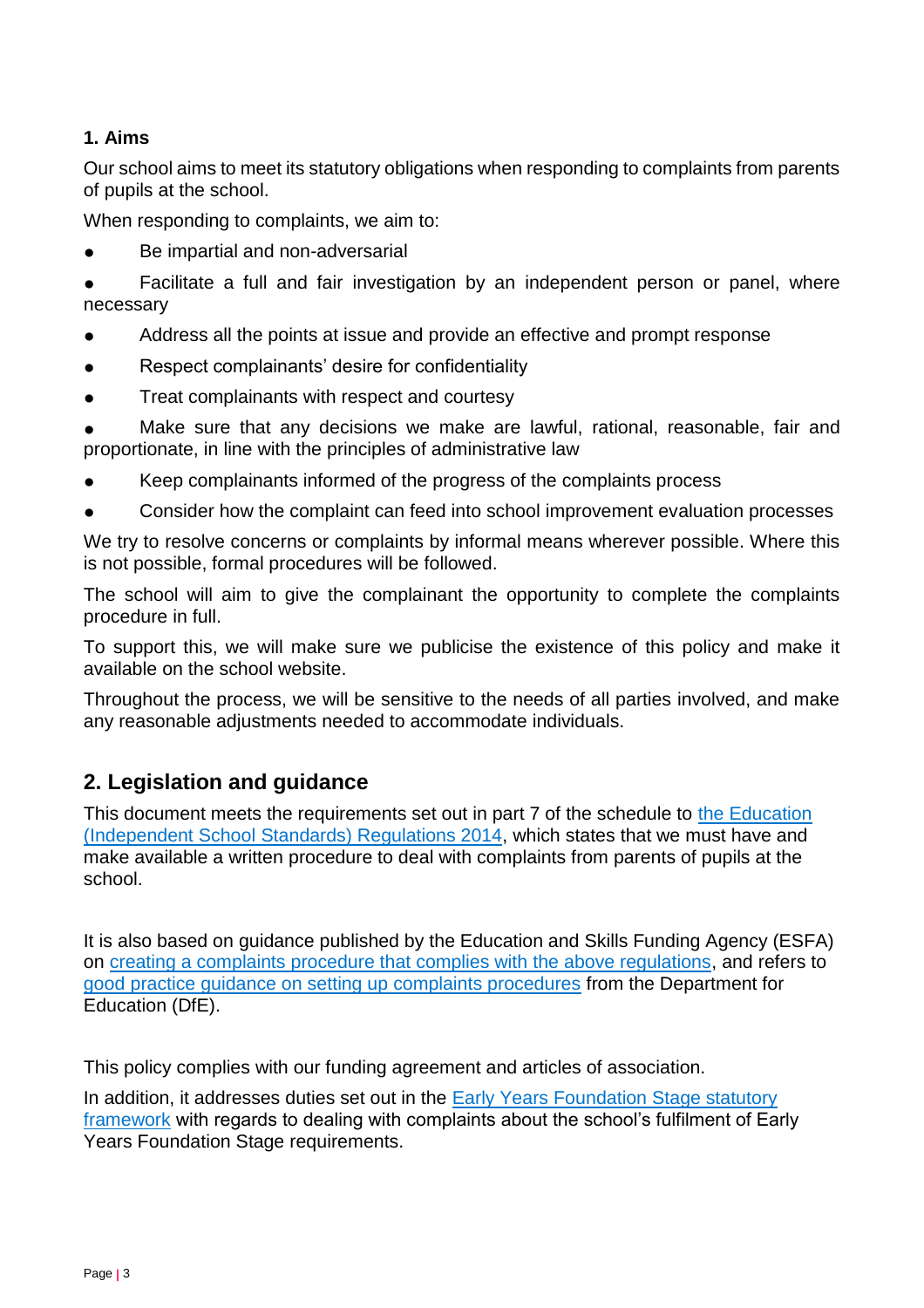# <span id="page-3-0"></span>**3. Definitions and scope**

## **3.1 Definitions**

The DfE guidance explains the difference between a concern and a complaint:

A **concern** is defined as "an expression of worry or doubt over an issue considered to be important for which reassurances are sought"

A **complaint** is defined as "an expression of dissatisfaction however made, about actions taken or a lack of action"

#### **3.2 Scope**

The school intends to resolve complaints informally where possible, at the earliest possible stage.

There may be occasions when complainants would like to raise their concerns formally. This policy outlines the procedure relating to handling such complaints.

This policy does **not** cover complaints procedures relating to:

- **Admissions**
- Statutory assessments of special educational needs (SEN)
- Safeguarding matters
- **Exclusion**
- Whistle-blowing
- Staff grievances
- Staff discipline

● Withdrawal from the curriculum (parents and carers can withdraw their child from any aspect of religious education, including the daily act of collective worship. They do not have to explain why)

Complaints about services provided by other providers who use school premises or facilities should be directed to the provider concerned.

# **Please see our separate policies for procedures relating to these types of complaint.**

# <span id="page-3-1"></span>**4. Roles and responsibilities**

#### **4.1 The complainant**

The complainant will get a more effective and timely response to their complaint if they:

**Follow these procedures** 

Co-operate with the school throughout the process, and respond to deadlines and communication promptly

Ask for assistance as needed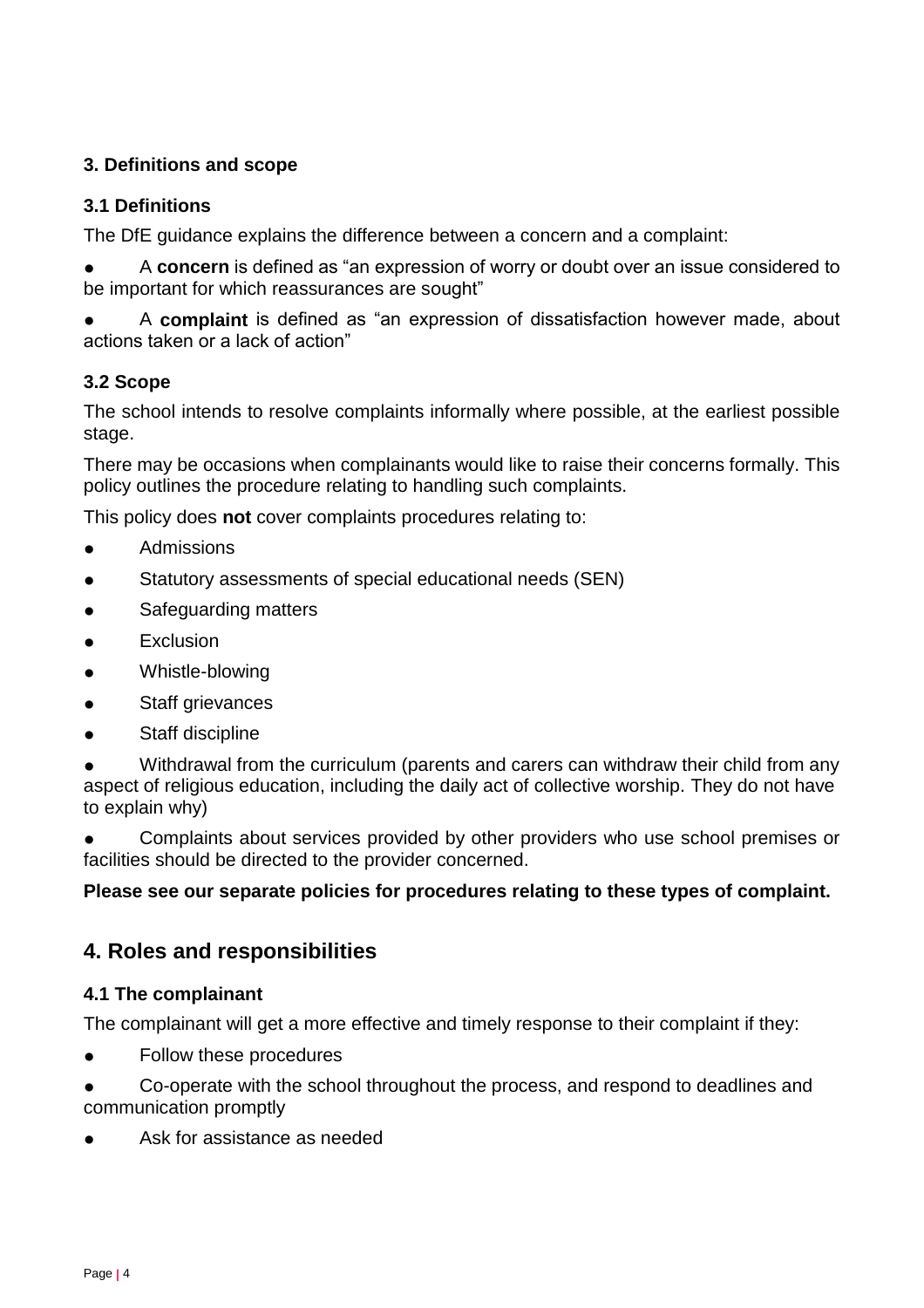- Treat all those involved with respect
- Not publish details about the complaint on social media

# **4.2 The investigator**

An individual will be appointed to look into the complaint, and establish the facts. They will:

- Interview all relevant parties, keeping notes
- Consider records and any written evidence and keep these securely

Prepare a comprehensive report to the Headteacher or complaints committee which includes the facts and potential solutions

# **4.3 The complaints co-ordinator**

The complaints co-ordinator can be:

- The Headteacher
- The designated complaints Trustee
- Any other staff member providing administrative support

The complaints co-ordinator will:

- Keep the complainant up to date at each stage in the procedure
- Make sure the process runs smoothly by liaising with staff members, the Headteacher, Chair of Trustees and Clerk to Trustees
- Be aware of issues relating to:
- o Sharing third party information

o Additional support needed by complainants, for example interpretation support or where the complainant is a child or young person

Keep records

# **4.4 Clerk to the Board of Trustees**

The Clerk to Trustees will:

Be the contact point for the complainant and the complaints committee, including circulating the relevant papers and evidence before complaints committee meetings

- Arrange the complaints hearing
- Record and circulate the minutes and outcome of the hearing

# **4.5 Committee chair**

The committee chair will:

Chair the meeting, ensuring that everyone is treated with respect throughout

<span id="page-4-0"></span>Make sure all parties see the relevant information, understand the purpose of the committee, and are allowed to present their case

# **5. Principles for investigation**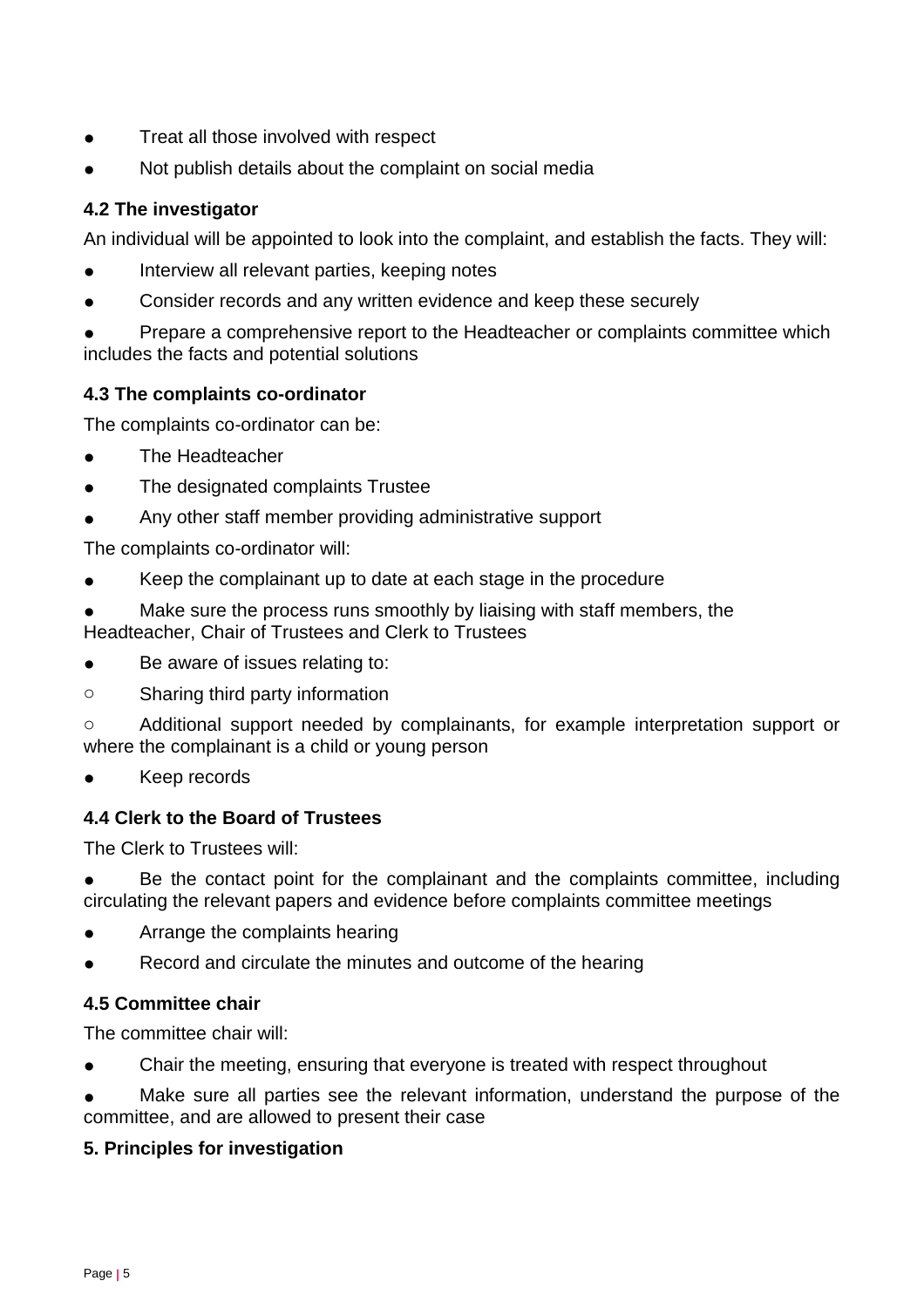When investigating a complaint, we will try to clarify:

- What has happened
- Who was involved
- What the complainant feels would put things right

#### **5.1 Time scales**

The complainant must raise the complaint within 3 months of the incident. If the complaint is about a series of related incidents, they must raise the complaint within 3 months of the last incident.

We will consider exceptions to this time frame in circumstances where there were valid reasons for not making a complaint at that time and the complaint can still be investigated in a fair manner for all involved.

When complaints are made out of term time, we will consider them to have been received on the first school day after the holiday period.

If at any point we cannot meet the time scales we have set out in this policy, we will:

- Set new time limits with the complainant
- Send the complainant details of the new deadline and explain the delay

#### **5.2 Complaints about our fulfilment of early years requirements**

We will investigate all written complaints relating to the school's fulfilment of the Early Years Foundation Stage requirements, and notify the complainant of the outcome within 28 days of receiving the complaint. The school will keep a record of the complaint (see section 10) and make this available to Ofsted on request.

Parents and carers can notify Ofsted if they believe that the school is not meeting Early Years Foundation Stage requirements, by calling 0300 123 4666, or by emailing [enquiries@ofsted.gov.uk.](mailto:enquiries@ofsted.gov.uk) An online contact form is also available at [https://www.gov.uk/government/organisations/ofsted#org-contacts.](https://www.gov.uk/government/organisations/ofsted#org-contacts)

We will notify parents and carers if we become aware that the school is to be inspected by Ofsted. We will also supply a copy of the inspection report to parents and carers of children attending the setting on a regular basis.

#### <span id="page-5-0"></span>**6. Stages of complaint (not complaints against the Headteacher or Trustees)**

The complaints procedure in **academies, including free schools, and independent schools** must consist of at least 3 stages, including an informal stage, a formal stage and a panel hearing. The procedure could include more than 3 stages. It must set out clear timescales for responding to, investigating and coming to conclusions at each stage. Insert and adapt the following to reflect your school's circumstances:

#### **6.1 Stage 1: informal**

The school will take informal concerns seriously and make every effort to resolve the matter quickly. The complainant should raise the complaint as soon as possible with the relevant member of staff or the Headteacher, either in person or by letter, telephone or email. If the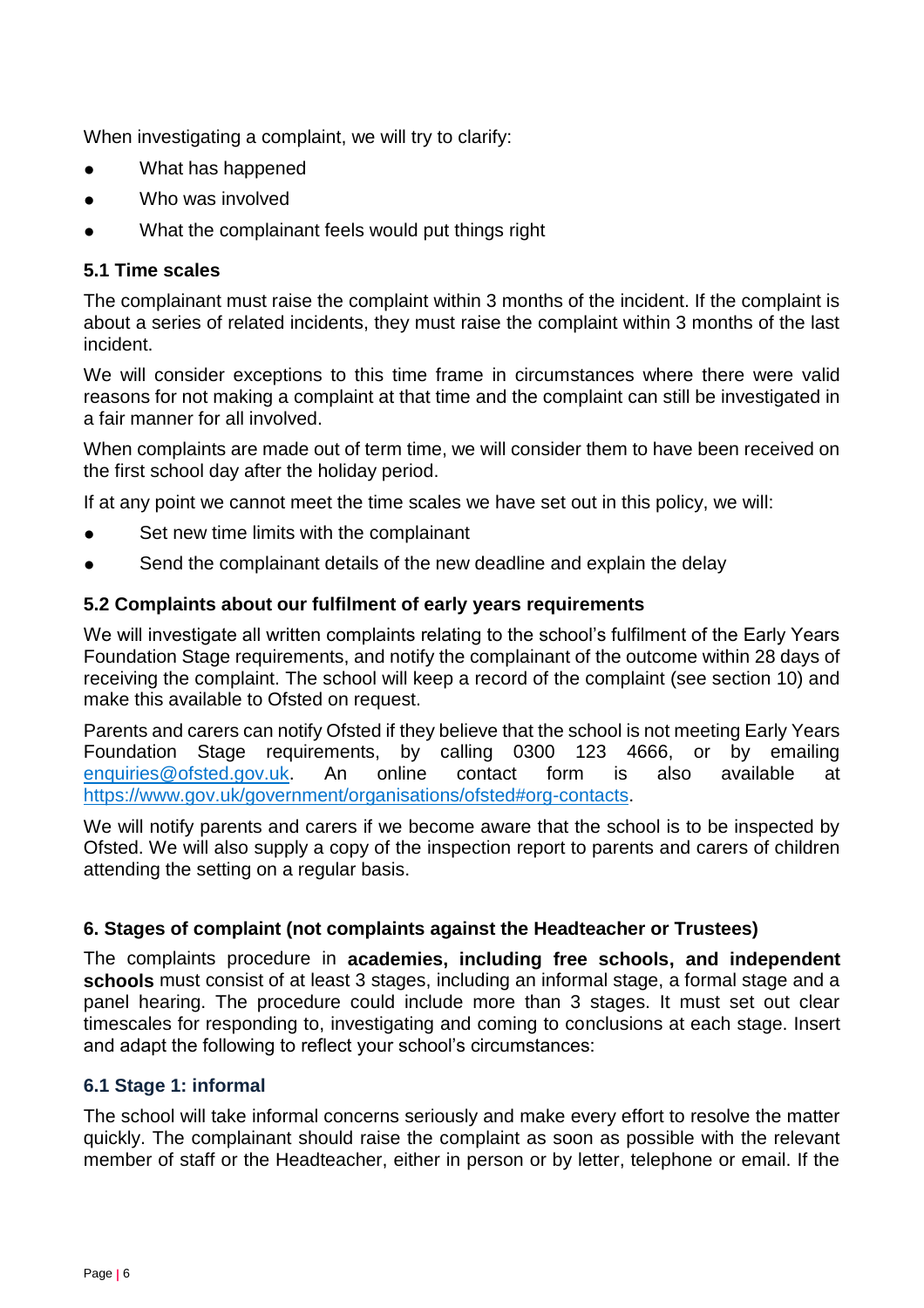complainant is unclear who to contact or how to contact them, they should contact the school office on 01564 826 709 or office@coppice.worcs.sch.uk

Where any member of staff becomes aware of a voiced concern, they should deal with it themselves if it is appropriate, and they feel comfortable in doing so. Many concerns can be resolved by simple clarification or the provision of information. It is anticipated that most concerns can be readily resolved at this informal stage. The informal stage will involve a meeting between the complainant and the member of staff in the first instance. Where the person approached feels uncomfortable with dealing with the matter directly, they should involve, for example, their line manager.

In the case of serious concerns (or where the school deems it more appropriate to do so) it may be necessary to refer these matters directly to the Headteacher.

It is not appropriate for a complaint to be directed through a Trustee. Any Trustee receiving a complaint will give advice that there is an established procedure, and refer the complainant to the appropriate person. (This is because a Trustee acting unilaterally could prejudice the involvement of Trustees at a later stage)

The school will acknowledge informal complaints within five school days, and investigate and provide a response within fifteen school days.

Where informal attempts by the school have failed to bring about a satisfactory resolution for the parent/carer, the parent/carer is entitled to request that the complaint be treated more formally.

# **6.2 Stage 2: formal**

The formal stage involves the complainant putting the complaint to the Headteacher and/or the subject of the complaint:

- In a letter or email
- Over the phone
- In person
- Through a third party acting on their behalf

The complainant should provide details such as relevant dates, times and the names of witnesses of events, alongside copies of any relevant documents. The complainant should also state what they feel would resolve the complaint.

If complainants need assistance raising a formal complaint, they can contact the school office on 01564 826 709 or office@coppice.worcs.sch.uk

The Headteacher will record the date the complaint is received and will acknowledge receipt of the complaint in writing (either by letter or email) within five school days.

The Headteacher (or other person appointed by the Headteacher for this purpose) will then conduct their own investigation. The written conclusion of this investigation will be sent to the complainant within ten school days.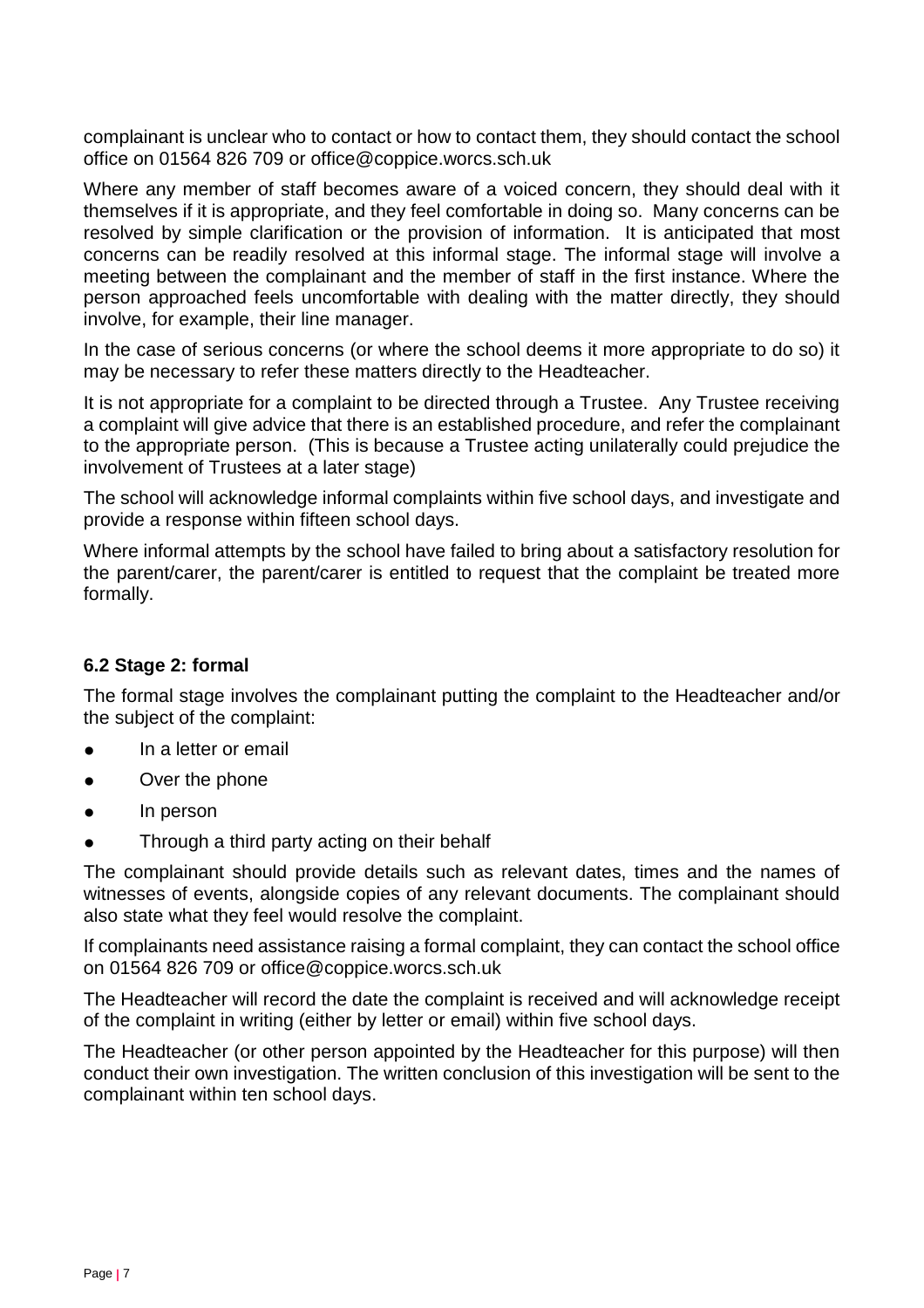If the complainant is not satisfied with the response and wishes to proceed to the next stage of this procedure, they should inform the Clerk to Trustees to the Board of Trustees in writing within five school days.

## **6.3 Stage 3: Review panel**

#### **Convening the panel**

Complaints will be escalated to the panel hearing stage if the complainant is not satisfied with the response to the complaint at the second, formal, stage.

The panel will be appointed by or on behalf of the proprietor and must consist of at least 3 people who were not directly involved in the matters detailed in the complaint. At least 1 panel member must be independent of the management and running of the school. The panel cannot be made up solely of Board of Trustees members, as they are not independent of the management and running of the school.

The panel will have access to the existing record of the complaint's progress (see section 10).

The complainant must have reasonable notice of the date of the review panel. The Clerk to Trustees will aim to find a date within fifteeen school days of the request, where possible.

If the complainant rejects the offer of 3 proposed dates without good reason, the Clerk to Trustees will set a date. The hearing will go ahead using written submissions from both parties.

Any written material will be circulated to all parties at least five school days before the date of the meeting.

#### **At the meeting**

The meeting will be held in private. Electronic recordings of meetings or conversations are not normally permitted unless a complainant's own disability or special needs require it. Prior knowledge and consent of all parties attending will be sought before meetings or conversations take place. Consent will be recorded in any minutes taken.

At the review panel meeting, the complainant and representatives from the school, as appropriate, will be present. Each will have an opportunity to set out written or oral submissions prior to the meeting.

The complainant must be allowed to attend the panel hearing and be accompanied if they wish. We don't encourage either party to bring legal representation, but will consider it on a case-by-case basis. For instance, if a school employee is called as a witness in a complaint meeting, they may wish to be supported by their union.

Representatives from the media are not permitted to attend.

At the meeting, each individual will have the opportunity to give statements and present their evidence, and witnesses will be called, as appropriate, to present their evidence.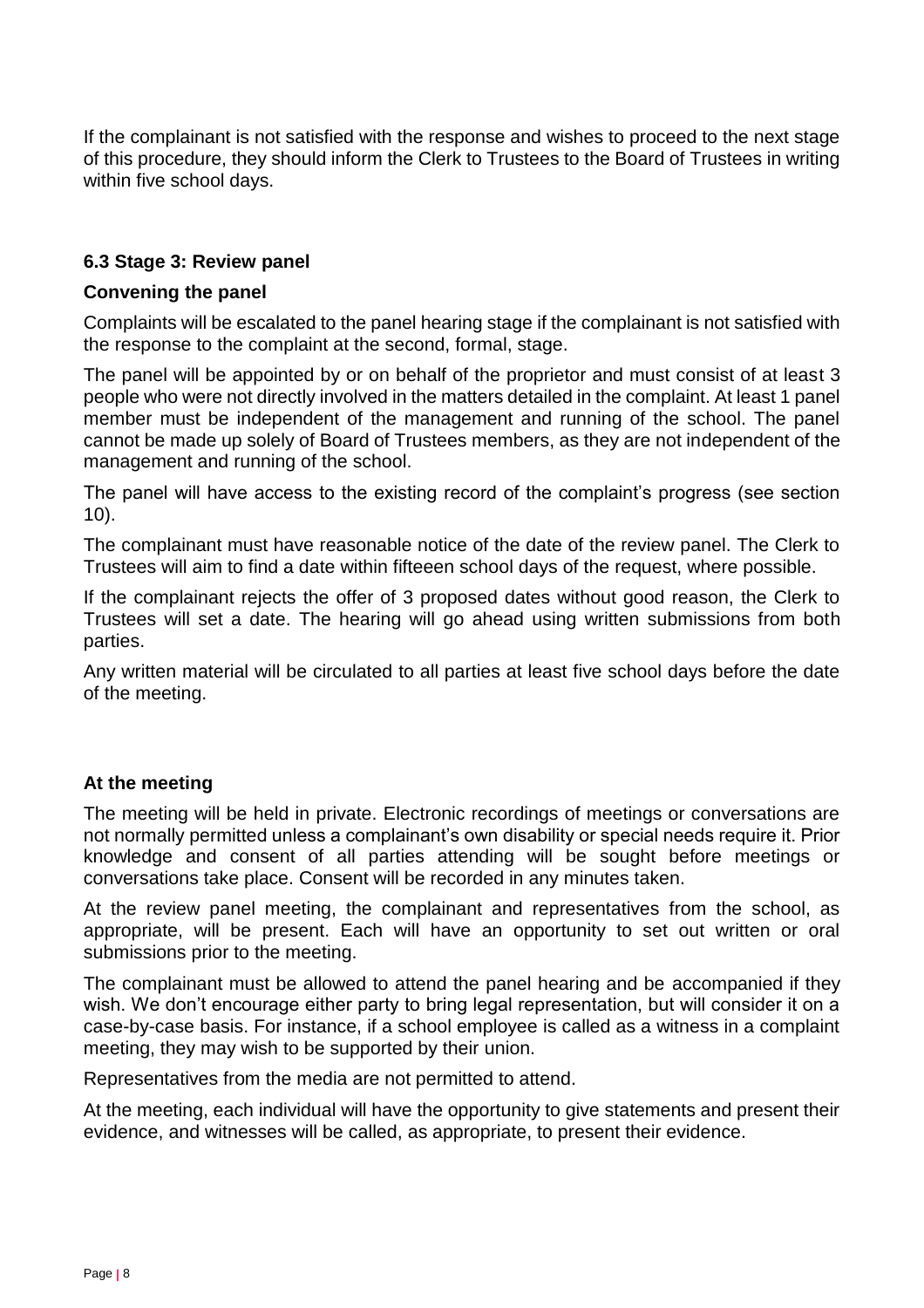The panel, the complainant and the school representative(s) will be given the chance to ask and reply to questions. Once the complainant and school representative(s) have presented their cases, they will be asked to leave and evidence will then be considered.

The panel will then put together its findings and recommendations from the case. The panel will also provide copies of the minutes of the hearing and the findings and recommendations to the complainant and, where relevant, the individual who is the subject of the complaint, and make a copy available for inspection by the proprietor and Headteacher.

# **The outcome**

The committee can:

- Uphold the complaint, in whole or in part
- Dismiss the complaint, in whole or in part

If the complaint is upheld, the committee will:

- Decide the appropriate action to resolve the complaint
- Where appropriate, recommend changes to the school's systems or procedures to prevent similar issues in the future

The school will inform those involved of the decision in writing within five school days.

# <span id="page-8-0"></span>**7. Complaints against the Headteacher, a Trustee or the Board of Trustees**

The information below is taken from the DfE and ESFA model complaints procedures for maintained schools, single academies and multi-academy trusts.

# **7.1 Stage 1: informal**

Complaints made against the Headteacher or any member of the Board of Trustees should be directed to the Clerk to Trustees to the Board of Trustees in the first instance.

If the complaint is about the Headteacher or one member of the Board of Trustees (including the chair or vice-chair), a suitably skilled and impartial Trustee will carry out the steps at stage 1 (set out in section 6 above).

# **7.2 Stage 2: formal**

If the complaint is:

- Jointly about the chair and vice-chair or
- The entire Board of Trustees or
- The majority of the Board of Trustees

An independent investigator will carry out the steps in stage 2 (set out in section 6 above). They will be appointed by the Board of Trustees, and will write a formal response at the end of their investigation.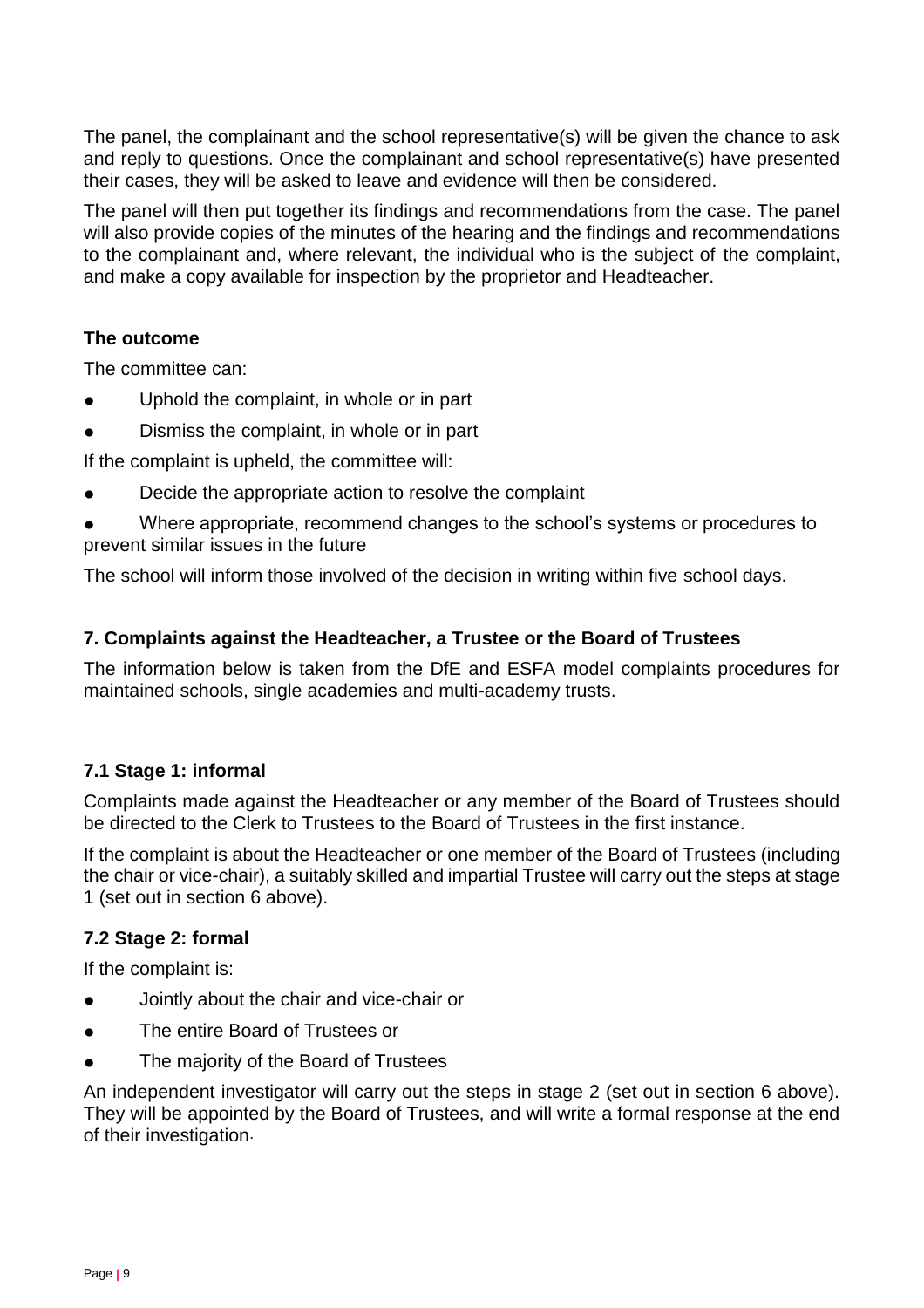# **7.3 Stage 3: review panel**

If the complaint is:

- Jointly about the chair and vice-chair or
- The entire Board of Trustees or
- The majority of the Board of Trustees

A committee of independent Trustees will hear the complaint. They will be sourced from local schools, the local authority and will carry out the steps at stage 3 (set out in section 6 above).

# <span id="page-9-0"></span>**8. Referring complaints on completion of the school's procedure**

If the complainant is unsatisfied with the outcome of the school's complaints procedure, they can refer their complaint to the Education and Skills Funding Agency (ESFA). The ESFA will check whether the complaint has been dealt with properly by the school. The ESFA will not overturn a school's decision about a complaint, but will intervene if a school or trust has:

- Breached a clause in its funding agreement
- Failed to act in line with its duties under education law
- Acted (or is proposing to act) unreasonably when exercising its functions

If the school's complaints procedure is found to not meet regulations, the school will be asked to correct its procedure accordingly.

For more information or to refer a complaint, see the following webpage:

<https://www.gov.uk/complain-about-school>

We will include this information in the outcome letter to complainants.

# <span id="page-9-1"></span>**9. Persistent complaints**

# **9.1 Unreasonably persistent complaints**

Most complaints raised will be valid, and therefore we will treat them seriously. However, a complaint may become unreasonable if the person:

Has made the same complaint before, and it's already been resolved by following the school's complaints procedure

- Makes a complaint that is obsessive, persistent, harassing, prolific, defamatory or repetitive
- Insists on pursuing a complaint that is unfounded, or out of scope of the complaints procedure, beyond all reason

Pursues a valid complaint, but in an unreasonable manner e.g. refuses to articulate the complaint, refuses to co-operate with this complaints procedure, or insists that the complaint is dealt with in ways that are incompatible with this procedure and the time frames it sets out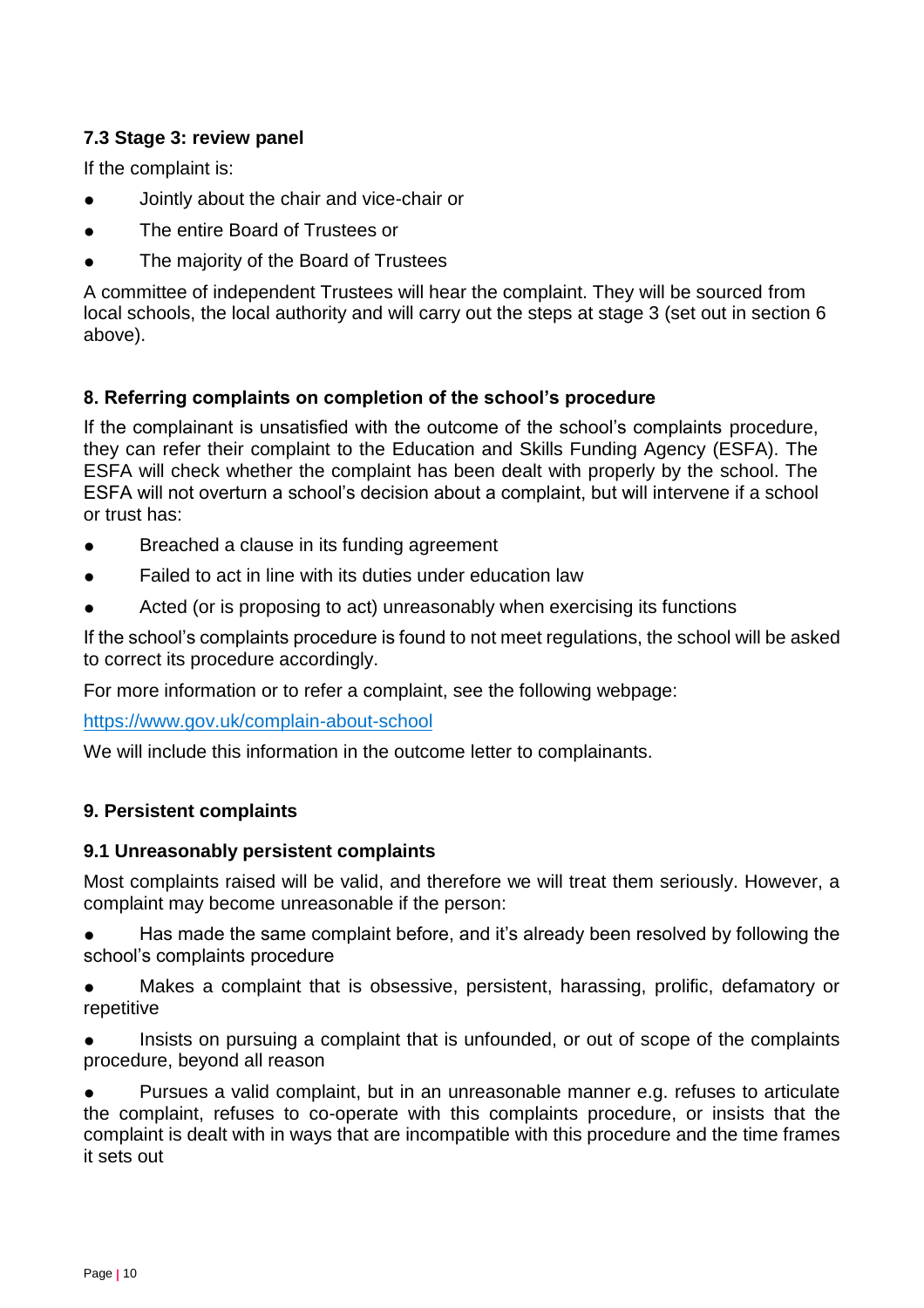- Makes a complaint designed to cause disruption, annoyance or excessive demands on school time
- Seeks unrealistic outcomes, or a solution that lacks any serious purpose or value

## **Steps we will take:**

We will take every reasonable step to address the complainant's concerns, and give them a clear statement of our position and their options. We will maintain our role as an objective arbiter throughout the process, including when we meet with individuals. We will follow our complaints procedure as normal (as outlined above) wherever possible.

If the complainant continues to contact the school in a disruptive way, we may put communications strategies in place. We may:

Give the complainant a single point of contact via an email address

Limit the number of times the complainant can make contact, such as a fixed number per term

Ask the complainant to engage a third party to act on their behalf, such as Citizens **[Advice](https://www.citizensadvice.org.uk/)** 

Put any other strategy in place as necessary

#### **Stopping responding**

We may stop responding to the complainant when all of these factors are met:

- We believe we have taken all reasonable steps to help address their concerns
- We have provided a clear statement of our position and their options

The complainant contacts us repeatedly, and we believe their intention is to cause disruption or inconvenience

Where we stop responding, we will inform the individual that we intend to do so. We will also explain that we will still consider any new complaints they make.

In response to any serious incident of aggression or violence, we will immediately inform the police and communicate our actions in writing. This may include barring an individual from our school site.

#### **9.2 Duplicate complaints**

If we have resolved a complaint under this procedure and receive a duplicate complaint on the same subject from a partner, family member or other individual, we will assess whether there are aspects that we hadn't previously considered, or any new information we need to take into account.

If we are satisfied that there are no new aspects, we will:

Tell the new complainant that we have already investigated and responded to this issue, and that the local process is complete

Direct them to the DfE if they are dissatisfied with our original handling of the complaint

If there are new aspects, we will follow this procedure again.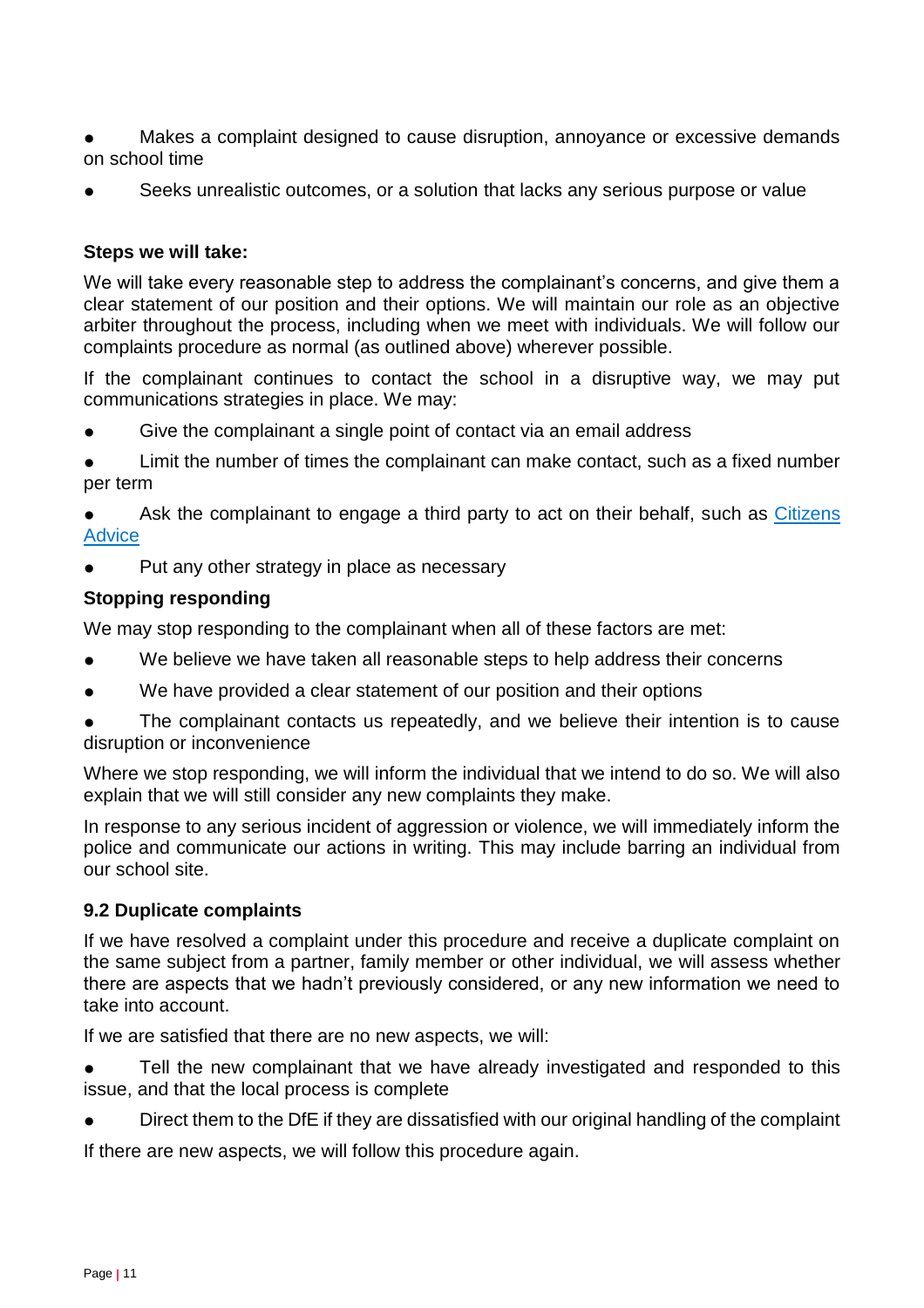# **9.3 Complaint campaigns**

Where the school receives a large volume of complaints about the same topic or subject, especially if these come from complainants unconnected with the school, the school may respond to these complaints by:

- Publishing a single response on the school website
- Sending a template response to all of the complainants

<span id="page-11-0"></span>If complainants are not satisfied with the school's response, or wish to pursue the complaint further the normal procedures will apply.

# **10. Record keeping**

The school will record the progress of all complaints, including information about actions taken at all stages, the stage at which the complaint was resolved, and the final outcome. The records will also include copies of letters and emails, and notes relating to meetings and phone calls.

This material will be treated as confidential and held centrally, and will be viewed only by those involved in investigating the complaint or on the review panel.

This is except where the secretary of state (or someone acting on their behalf) or the complainant requests access to records of a complaint through a freedom of information (FOI) request or through a subject access request under the terms of the Data Protection Act, or where the material must be made available during a school inspection.

Records of complaints will be kept securely, only for as long as necessary and in line with data protection law, our privacy notices and record retention schedule.

The details of the complaint, including the names of individuals involved, will not be shared with the whole Board of Trustees in case a review panel needs to be organised at a later point.

Where the Board of Trustees is aware of the substance of the complaint before the review panel stage, the school will (where reasonably practicable) arrange for an independent panel to hear the complaint.

Complainants also have the right to request an independent panel if they believe there is likely to be bias in the proceedings. The decision to approve this request is made by the Board of Trustees, who will not unreasonably withhold consent.

# <span id="page-11-1"></span>**11. Learning lessons**

The governing body name and Chair of Trustees will review any underlying issues raised by complaints with the [Headteacher and senior leadership team where appropriate, and respecting confidentiality, to determine whether there are any improvements that the school can make to its procedures or practice to help prevent similar events in the future.

# <span id="page-11-2"></span>**12. Monitoring arrangements**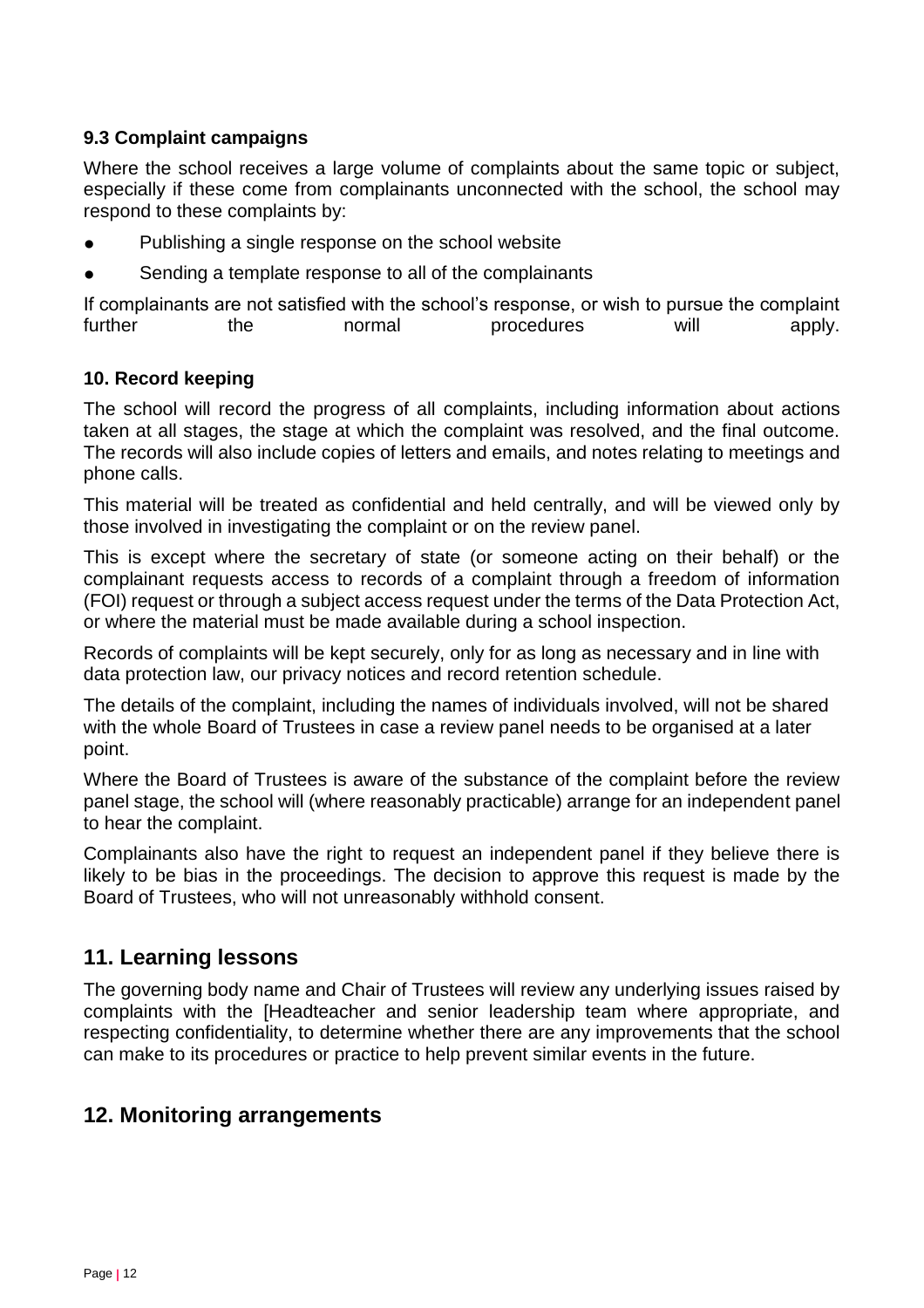The Board of Trustees, Complaints Committee and Chair of Trustees will monitor the effectiveness of the complaints procedure in making sure that complaints are handled properly. The Board of Trustees, Complaints Committee and Chair of Trustees will track the number and nature of complaints, and review underlying issues as stated in section 11.

The complaints records are logged and managed by the Clerk to Trustees to The Board of Trustees.

This policy will be reviewed by the Headteacher and full Board of Trustees at least once every 2 years.

At each review, the policy will be approved by the Full Board of Trustees.

# <span id="page-12-0"></span>**13. Links with other policies**

Policies dealing with other forms of complaints include:

- Child protection and safeguarding policy and procedures
- **•** Admissions policy
- **•** Exclusions policy
- Staff grievance procedures
- Staff disciplinary procedures
- SEN policy and information report
- Privacy notices

#### **Data Protection Statement:**

The procedures and practice created by this policy have been reviewed in the light of our GDPR Data Protection Policy.

All data will be handled in accordance with the school's GDPR Data Protection Policy.

| Name of policy           | <b>Content</b>                                                         | <b>Reason for</b><br>policy                                                                      | Who does it<br>relate to?      | Where is it<br>stored?                      |
|--------------------------|------------------------------------------------------------------------|--------------------------------------------------------------------------------------------------|--------------------------------|---------------------------------------------|
| <b>Complaints Policy</b> | Detailing<br>procedure<br>relating to non-<br>curricular<br>complaints | To ensure a fair,<br>equitable and<br>open process<br>linked to non-<br>curricular<br>complaints | Parents, Trustees<br>and staff | On the school<br>shared drive (P-<br>Drive) |

As such, our assessment is that this policy: